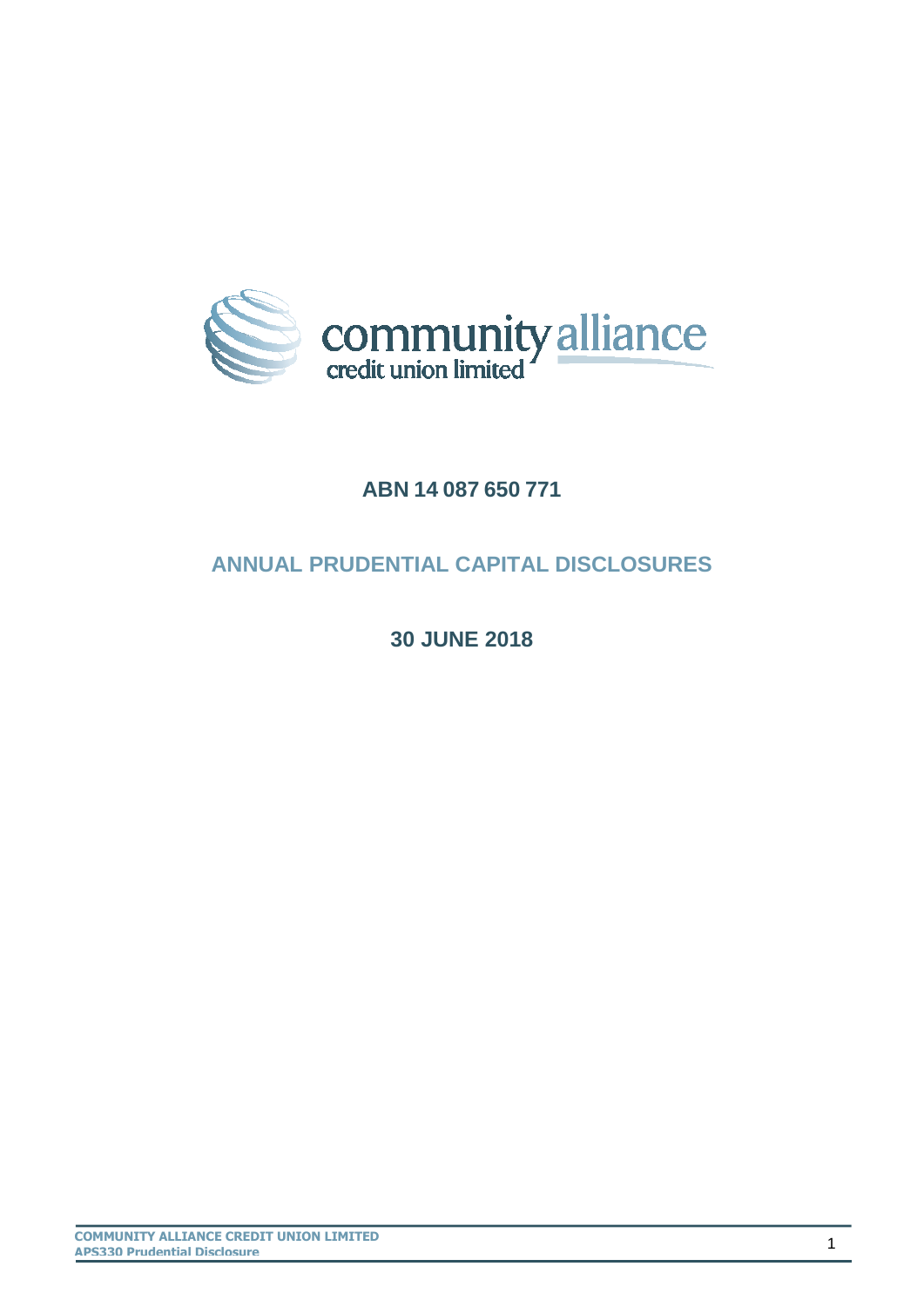

#### **INTRODUCTION**

As a locally incorporated ADI using the standardised approach under Basel III regulatory requirements, Community Alliance Credit Union Ltd ("the Credit Union") is required to disclose information about their capital and risk exposure under Australian Prudential Standard APS 330.

#### **CAPITAL MANAGEMENT**

The Credit Union calculates capital requirements by analysing various major risks faced by the Credit Union and ensuring appropriate levels of capital are maintained to cover those risks. Major risks considered include credit risk, interest rate risk, liquidity risk, operational risk, reputational risk and economic risk. The Credit Union's Risk Management framework presents information about the Credit Union's exposure to each of the above risks, the objectives, policies and processes for measuring and managing risk, the management of capital, and incorporates rules and ratios established by the Australian Prudential Regulation Authority.

The Credit Union has complied with all external capital requirements, as well as maintaining healthy capital ratios in order to support our ongoing business activities.

|     | <b>Capital Structure ast at 30th June 2018</b>                                                                    |                |
|-----|-------------------------------------------------------------------------------------------------------------------|----------------|
|     |                                                                                                                   |                |
|     | Common Equity Tier 1 capital: instruments and reserves                                                            | A\$t           |
| 1   | Directly issued qualifying ordinary shares (and equivalent for mutually-owned entities) capital                   | Not Applicable |
| 2   | Retained earnings                                                                                                 | 38,756         |
| 3   | Accumulated other comprehensive income (and other reserves)                                                       | 3,688          |
| 4   | Directly issued capital subject to phase out from CET1 (only applicable to mutually-owned companies)              | Not Applicable |
| 5   | Ordinary share capital issued by subsidiaries and held by third parties (amount allowed in group CET1)            | Not Applicable |
| 6   | Common Equity Tier 1 capital before regulatory adjustments                                                        | 42,444         |
|     | <b>Common Equity Tier 1 capital : regulatory adjustments</b>                                                      |                |
| 7   | Prudential valuation adjustments                                                                                  | Not Applicable |
| 8   | Goodwill (net of related tax liability)                                                                           | Not Applicable |
| 9   | Other intangibles other than mortgage servicing rights (net of related tax liability)                             | 3,102          |
| 10  | Deferred tax assets that rely on future profitability excluding those arising from temporary differences (net of  |                |
|     | related tax liability)                                                                                            |                |
| 11  | Cash-flow hedge reserve                                                                                           | Not Applicable |
| 12  | Shortfall of provisions to expected losses                                                                        | Not Applicable |
| 13  | Securitisation gain on sale (as set out in paragraph 562 of Basel II framework)                                   | Not Applicable |
| 14  | Gains and losses due to changes in own credit risk on fair valued liabilities                                     | Not Applicable |
| 15  | Defined benefit superannuation fund net assets                                                                    | Not Applicable |
| 16  | Investments in own shares (if not already netted off paid-in capital on reported balance sheet)                   | Not Applicable |
| 17  | Reciprocal cross-holdings in common equity                                                                        | Not Applicable |
| 18  | Investments in the capital of banking, financial and insurance entities that are outside the scope of regulatory  |                |
|     | consolidation, net of eligible short positions, where the ADI does not own more than 10% of the issued share      |                |
|     | capital (amount above 10% threshold)                                                                              |                |
| 19  | Significant investments in the ordinary shares of banking, financial and insurance entities that are outside the  | Not Applicable |
|     | scope of regulatory consolidation, net of eligible short positions (amount above 10% threshold)                   |                |
| 20  | Mortgage service rights (amount above 10% threshold)                                                              | Not Applicable |
| 21  | Deferred tax assets arising from temporary differences (amount above 10% threshold, net of related tax liability) | Not Applicable |
| 22  | Amount exceeding the 15% threshold                                                                                | Not Applicable |
| 23  | of which: significant investments in the ordinary shares of financial entities                                    | Not Applicable |
| 24  | of which: mortgage servicing rights                                                                               | Not Applicable |
| 25  | of which: deferred tax assets arising from temporary differences                                                  | Not Applicable |
| 26  | National specific regulatory adjustments (sum of rows 26a, 26b, 26c, 26d, 26e, 26f, 26g, 26h, 26i and 26j)        | (55)           |
| 26a | of which: treasury shares                                                                                         | Not Applicable |
| 26b | of which: offset to dividends declared under a dividend reinvestment plan (DRP), to the extent that the dividends | Not Applicable |
|     | are used to purchase new ordinary shares issued by the ADI                                                        |                |
| 26c | of which: deferred fee income                                                                                     | (127)          |
| 26d | of which: equity investments in financial institutions not reported in rows 18, 19 and 23                         | Not Applicable |
| 26e | of which: deferred tax assets not reported in rows 10, 21 and 25                                                  | Not Applicable |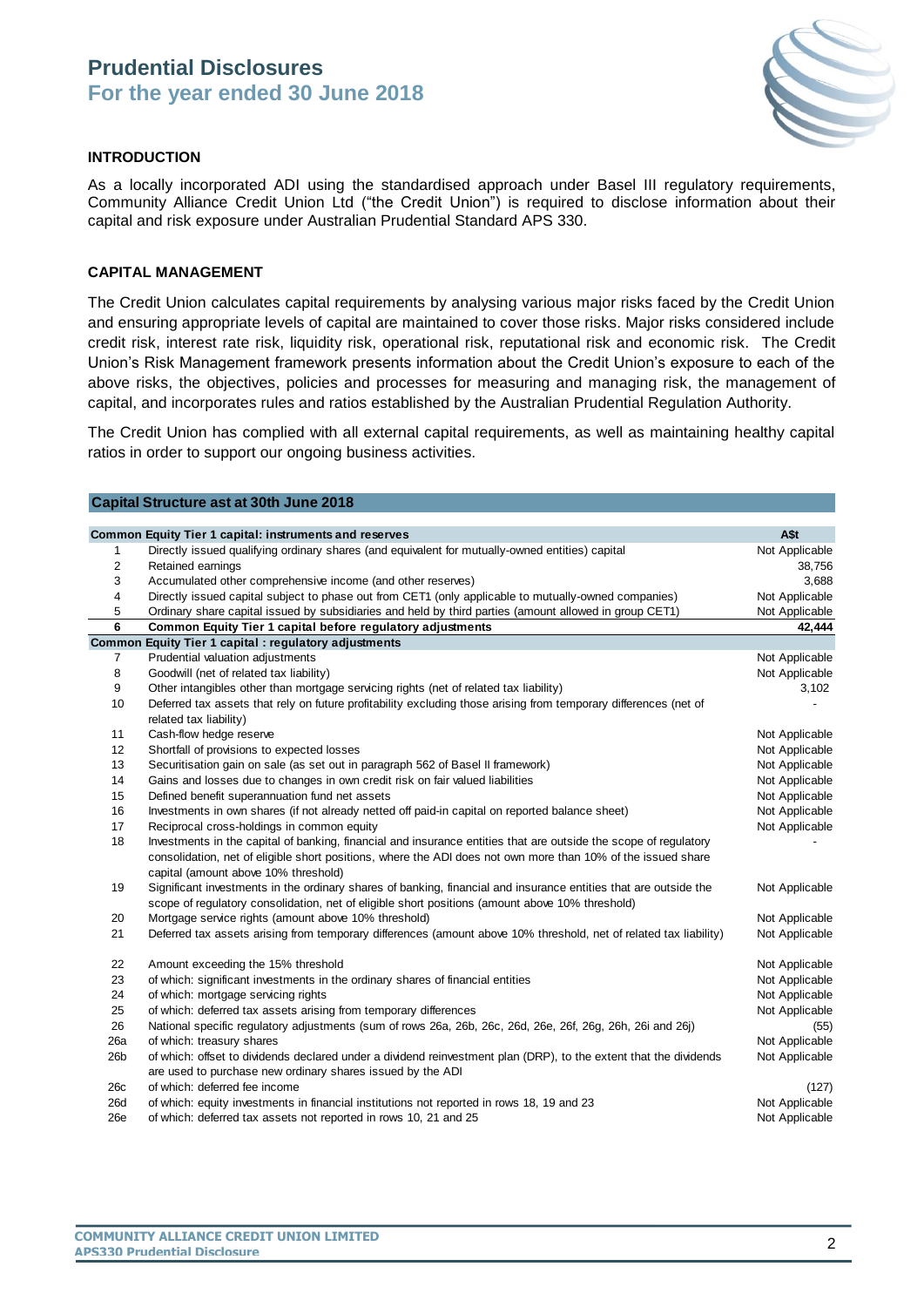

|     | consolidation, net of eligible short positions, where the ADI does not own more than 10% of the issued share                |                       |
|-----|-----------------------------------------------------------------------------------------------------------------------------|-----------------------|
|     | capital (amount above 10% threshold)                                                                                        |                       |
| 40  | Significant investments in the capital of banking, financial and insurance entities that are outside the scope of           | Not Applicable        |
|     | regulatory consolidation (net of eligible short positions)                                                                  |                       |
| 41  | National specific regulatory adjustments (sum of rows 41a, 41b and 41c)                                                     | Not Applicable        |
| 41a | of which: holdings of capital instruments in group members by other group members on behalf of third parties                | Not Applicable        |
| 41b | of which: investments in the capital of financial institutions that are outside the scope of regulatory consolidations      | Not Applicable        |
| 41c | not reported in rows 39 and 40<br>of which: other national specific regulatory adjustments not reported in rows 41a and 41b | Not Applicable        |
|     |                                                                                                                             |                       |
|     |                                                                                                                             |                       |
| 42  | Regulatory adjustments applied to Additional Tier 1 due to insufficient Tier 2 to cover deductions                          | Not Applicable        |
| 43  | Total regulatory adjustments to Additional Tier 1 capital                                                                   | <b>Not Applicable</b> |
| 44  | Additional Tier 1 capital (AT1)                                                                                             | <b>Not Applicable</b> |
| 45  | Tier 1 Capital (T1=CET1+AT1)                                                                                                | <b>Not Applicable</b> |
| 46  | Tier 2 Capital: instruments and provisions<br>Directly issued qualifying Tier 2 instruments                                 | Not Applicable        |
| 47  | Directly issued capital instruments subject to phase out from Tier 2                                                        | Not Applicable        |
| 48  | Tier 2 instruments (and CET1 and AT1 instruments not included in rows 5 or 34) issued by subsidiaries and held              | Not Applicable        |
|     | by third parties (amount allowed in group T2)                                                                               |                       |
| 49  | of which: instruments issued by subsidiaries subject to phase out                                                           | Not Applicable        |
| 50  | Provisions                                                                                                                  | 1,587                 |
| 51  | Tier 2 Capital before regulatory adjustments                                                                                | 1,587                 |
|     | Tier 2 Capital: regulatory adjustments                                                                                      |                       |
| 52  | Investments in own Tier 2 instruments                                                                                       | Not Applicable        |
| 53  | Reciprocal cross-holdings in Tier 2 instruments                                                                             | Not Applicable        |
| 54  | Investments in the Tier 2 capital of banking, financial and insurance entities that are outside the scope of                | Not Applicable        |
|     | regulatory consolidation, net of eligible short positions, where the ADI does not own more than 10% of the issued           |                       |
|     | share capital (amount above 10% threshold)                                                                                  |                       |
| 55  | Significant investments in the Tier 2 capital of banking, financial and insurance entities that are outside the scope       | Not Applicable        |
|     | of regulatory consolidation, net of eligible short positions                                                                |                       |
| 56  | National specific regulatory adjustments (sum of rows 56a, 56b and 56c)                                                     | Not Applicable        |
| 56a | of which: holdings of capital instruments in group members by other group members on behalf of third parties                | Not Applicable        |
| 56b | of which: investments in the capital of financial institutions that are outside the scope of regulatory consolidation       | Not Applicable        |
|     | not reported in rows 54 and 55                                                                                              |                       |
| 56c | of which: other national specific regulatory adjustments not reported in rows 56a and 56b                                   | Not Applicable        |
| 57  | Total regulatory adjustments to Tier 2 capital                                                                              | <b>Not Applicable</b> |
| 58  | Tier 2 capital (T2)                                                                                                         | 1,587                 |
| 59  | Total capital (TC=T1+T2)                                                                                                    | 40,984                |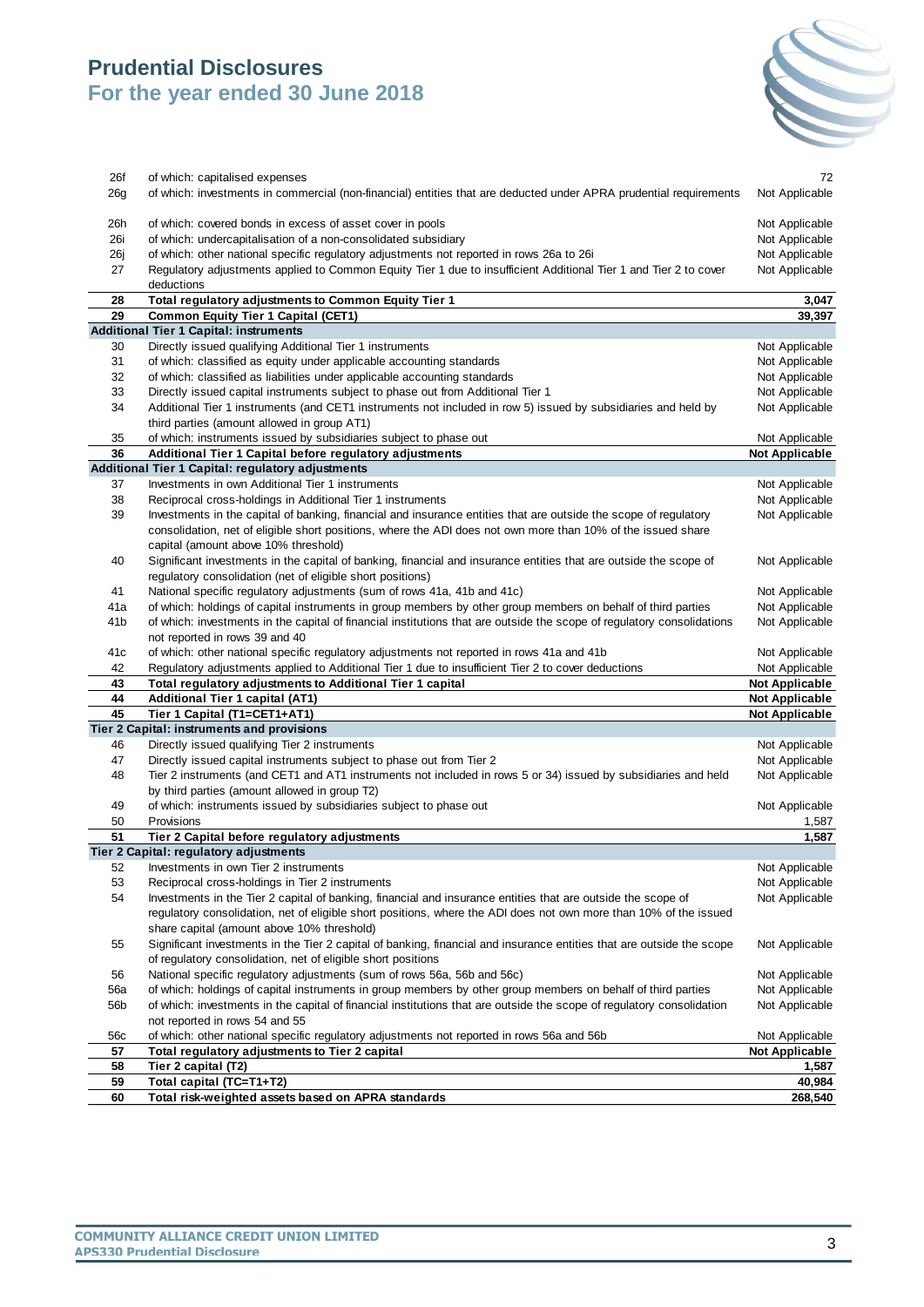

|    | <b>Capital ratios and buffers</b>                                                                                                               |                |
|----|-------------------------------------------------------------------------------------------------------------------------------------------------|----------------|
| 61 | Common Equity Tier 1 (as a percentage of risk-weighted assets)                                                                                  | 14.67%         |
| 62 | Tier 1 (as a percentage of risk-weighted assets)                                                                                                | 14.67%         |
| 63 | Total capital (as a percentage of risk-weighted assets)                                                                                         | 15.26%         |
| 64 | Buffer requirement (minimum CET1 requirement of 4.5% plus capital conservation buffer of 2.5% plus                                              | 7.00%          |
|    | any countercyclical buffer requirements expressed as a percentage of risk-weighted assets)                                                      |                |
| 65 | of which: capital conservation buffer requirement                                                                                               | 2.50%          |
| 66 | of which: ADI-specific countercyclical buffer requirements                                                                                      | Not Applicable |
| 67 | of which: G-SIB buffer requirement (not applicable)                                                                                             |                |
| 68 | Common Equity Tier 1 available to meet buffers (as a percentage of risk-weighted assets)                                                        | 7.26%          |
|    | National minima (if different from Basel III)                                                                                                   |                |
| 69 | National Common Equity Tier 1 minimum ratio (if different from Basel III minimum)                                                               |                |
| 70 | National Tier 1 minimum ratio (if different from Basel III minimum)                                                                             |                |
| 71 | National total capital minimum ratio (if different from Basel III minimum)                                                                      |                |
|    | Amount below thresholds for deductions (not risk-weighted)                                                                                      |                |
| 72 | Non-significant investments in the capital of other financial entities                                                                          | Not Applicable |
| 73 | Significant investments in the ordinary shares of financial entities                                                                            | Not Applicable |
| 74 | Mortgage servicing rights (net of related tax liability)                                                                                        | Not Applicable |
| 75 | Deferred tax assets arising from temporary differences (net of related tax liability)                                                           | Not Applicable |
|    | Applicable caps on the inclusion of provisions in Tier 2                                                                                        |                |
| 76 | Provisions eligible for inclusion in Tier 2 in respect of exposures subject to standardised approach (prior to                                  | 1,587          |
|    | application of cap)                                                                                                                             |                |
| 77 | Cap on inclusion of provisions in Tier 2 under standardised approach                                                                            | 2.880          |
| 78 | Provisions eligible for inclusion in Tier 2 in respect of exposures subject to internal ratings-based approach (prior to<br>application of cap) | Not Applicable |
| 79 | Cap for inclusion of provisions in Tier 2 under internal ratings-based approach                                                                 | Not Applicable |
|    | Capital instruments subject to phase-out arrangements (only applicable between 1 Jan 2018 and 1 Jan 2022)                                       |                |
| 80 | Current cap on CET1 instruments subject to phase out arrangements                                                                               | Not Applicable |
| 81 | Amount excluded from CET1 due to cap (excess over cap after redemptions and maturities                                                          | Not Applicable |
| 82 | Current cap on AT1 instruments subject to phase out arrangements                                                                                | Not Applicable |
| 83 | Amount excluded from AT1 instruments due to cap (excess over cap after redemptions and maturities)                                              | Not Applicable |
| 84 | Current cap on T2 instruments subject to phase out arrangements                                                                                 | Not Applicable |

85 Amount excluded from T2 due to cap (excess over cap after redemptions and maturities) Not Applicable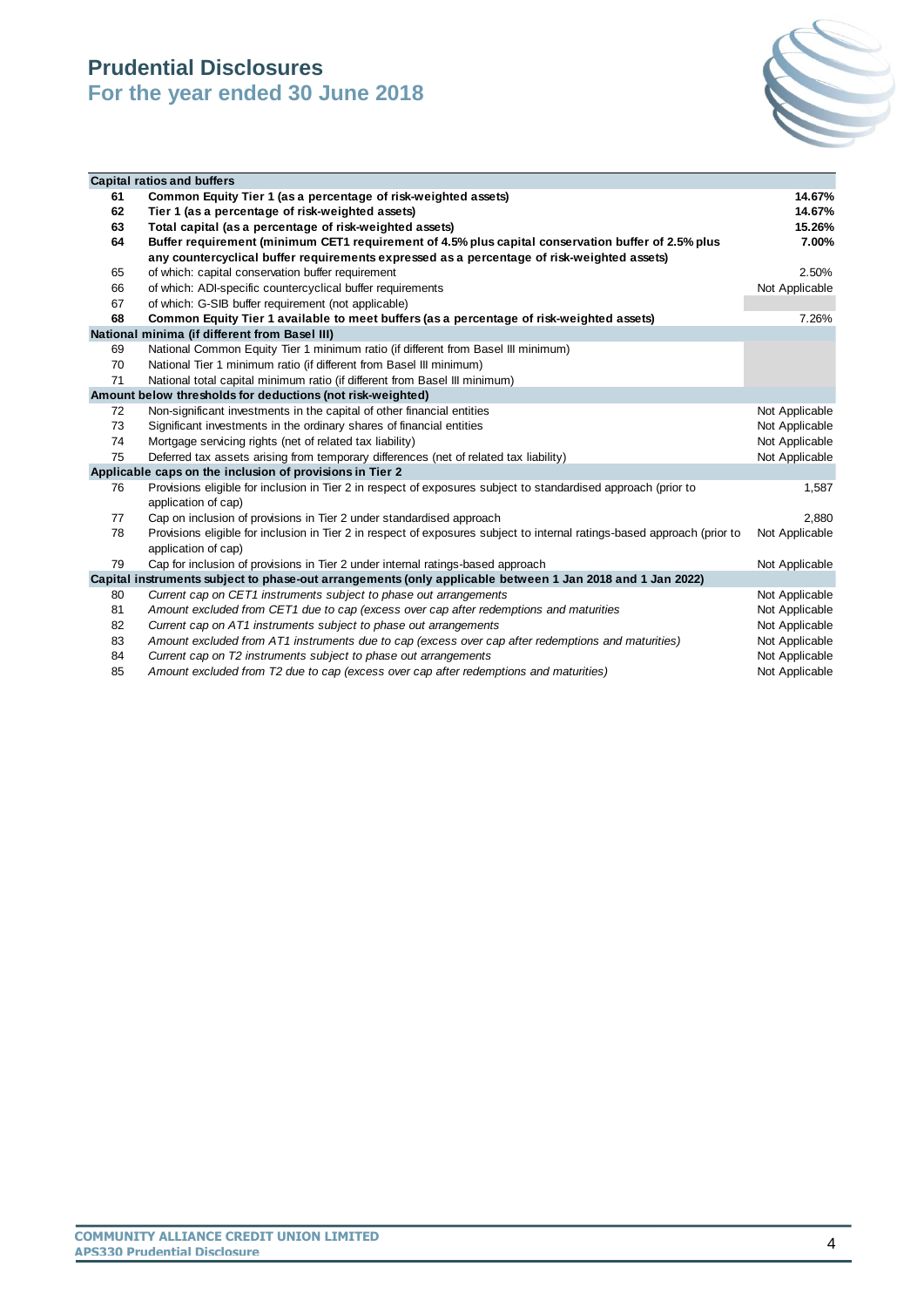

| <b>Capital Adequacy</b>                        | 30th June 2018                        | 31st Mar 2018                         |
|------------------------------------------------|---------------------------------------|---------------------------------------|
| <b>Capital requirements - Credit Risk</b>      | <b>Risk Weighted</b><br><b>Assets</b> | <b>Risk Weighted</b><br><b>Assets</b> |
|                                                | \$'000                                | \$'000                                |
| - Claims secured by residential mortgages      | 179,935                               | 180,264                               |
| - Other retail loans                           | 15,418                                | 15,523                                |
| - Claims on ADI's & Banks                      | 21,829                                | 21,525                                |
| - Corporate claims                             |                                       |                                       |
| - Other claims                                 | 8,107                                 | 8,240                                 |
| - Other non-market off balance sheet exposures | 5,085                                 | 4,705                                 |
| <b>Capital requirements - Credit Risk</b>      | 230,374                               | 230,257                               |
| <b>Capital requirements - Market Risk</b>      |                                       |                                       |
| Capital requirements - Operational Risk        | 38,165                                | 37,941                                |
| <b>TOTAL Risk Weighted Assets</b>              | 268,540                               | 268,198                               |
| <b>Common Equity Tier 1 Ratio</b>              | 14.67%                                | 14.57%                                |
| <b>Tier 1 Capital Ratio</b>                    | 14.67%                                | 14.57%                                |
| <b>Total Capital Ratio</b>                     | 15.26%                                | 15.12%                                |
|                                                |                                       |                                       |

#### **General Reserve for Credit Losses**

|                       | $T - 1 - 1$ $A - - - -$ | $\lambda$ $\lambda$ |
|-----------------------|-------------------------|---------------------|
| as at 31st March 2018 |                         | 1.482               |
| as at 30th June 2018  |                         | 1.587               |
|                       |                         | \$'000              |

|                                                | <b>Total Gross</b> | <b>Average Gross</b> |
|------------------------------------------------|--------------------|----------------------|
| Credit Risk as at 30th June 2018               | <b>Exposure</b>    | Exposure (Qtr)       |
|                                                | \$'000             | \$'000               |
| - Cash items                                   | 655                | 691                  |
| $-$ ADI's & Banks                              | 93.247             | 93,861               |
| - Loans: Residential secured                   | 496.936            | 497,767              |
| - Loans: Other                                 | 17.441             | 17,292               |
| - Loans: Total                                 | 514.377            | 515,059              |
| $-$ Other                                      | 8,107              | 8,160                |
| - Other non-market off balance sheet exposures | 94,625             | 94,320               |
| Total exposures                                | 711.013            | 712.091              |

| Credit Risk as at 30th June 2018               | <b>Impaired</b> | <b>Past Due</b> |                | <b>Provision</b> | <b>Expense</b> | Collective Collective Collective Specific<br>Charge | <b>Provision</b> | <b>Specific</b><br>Charge      |
|------------------------------------------------|-----------------|-----------------|----------------|------------------|----------------|-----------------------------------------------------|------------------|--------------------------------|
|                                                | \$'000          |                 | \$'000         | \$'000           | \$'000         | \$'000                                              | \$'000           | \$'000                         |
| - Cash items                                   |                 |                 |                |                  |                |                                                     |                  |                                |
| - ADI's & Banks                                |                 |                 |                |                  |                |                                                     |                  |                                |
| - Loans: Residential secured                   |                 |                 | 2,023          |                  |                |                                                     |                  |                                |
| - Loans: Investment secured                    |                 |                 | $\overline{a}$ |                  |                |                                                     |                  |                                |
| - Loans: Other                                 |                 | 35              | 30             | 31               |                | $9 -$<br>10                                         | $31 -$           | 10                             |
| - Loans: Total                                 |                 | 35              | 2.053          | 31               | 9              | 10                                                  | 31               | 10<br>$\overline{\phantom{a}}$ |
| $-$ Other                                      |                 |                 |                |                  |                |                                                     |                  |                                |
| - Other non-market off balance sheet exposures |                 |                 |                |                  |                |                                                     |                  |                                |

| $-$<br>Total<br>osures<br>$\overline{\phantom{a}}$<br>. | $\mathbf{r}$<br>ູ | 2,053 | п.<br>- -<br>- - | л.<br>- - | 10<br>$\sim$ | $\sim$<br>. .<br>$ -$ | 10<br>__ |
|---------------------------------------------------------|-------------------|-------|------------------|-----------|--------------|-----------------------|----------|
|                                                         |                   |       |                  |           |              |                       |          |

|                                                | <b>Total Gross</b> | <b>Average Gross</b> |
|------------------------------------------------|--------------------|----------------------|
| Credit Risk as at 31st March 2018              | <b>Exposure</b>    | Exposure (Qtr)       |
|                                                | \$'000             | \$'000               |
| - Cash items                                   | 627                | 720                  |
| - ADI's & Banks                                | 91.728             | 91.613               |
| - Loans: Residential secured                   | 497.641            | 500,966              |
| - Loans: Other                                 | 17.284             | 17,604               |
| - Loans: Total                                 | 514.926            | 518,571              |
| - Other                                        | 8.240              | 8.291                |
| - Other non-market off balance sheet exposures | 88,007             | 89,923               |
| Total exposures                                | 703.528            | 709.116              |

|                                                |                 |                 |           | Collective Collective Collective Specific |        |                  | <b>Specific</b> |
|------------------------------------------------|-----------------|-----------------|-----------|-------------------------------------------|--------|------------------|-----------------|
| Credit Risk as at 31st March 2018              | <b>Impaired</b> | <b>Past Due</b> | Provision | <b>Expense</b>                            | Charge | <b>Provision</b> | Charge          |
|                                                | \$'000          | \$'000          | \$'000    | \$'000                                    | \$'000 | \$'000           | \$'000          |
| - Cash items                                   |                 |                 |           |                                           |        |                  |                 |
| - ADI's & Banks                                |                 |                 |           |                                           |        |                  |                 |
| - Loans: Residential secured                   |                 | 1.767           |           |                                           |        |                  |                 |
| - Loans: Investment secured                    |                 | ۰               |           |                                           |        |                  |                 |
| - Loans: Other                                 | 191             | 68              | 51        | 39                                        | 23     | 51               | 23              |
| - Loans: Total                                 | 191             | 1.835           | 51        | 39                                        | 23     | 51               | 23              |
| $-$ Other                                      |                 |                 |           |                                           |        |                  |                 |
| - Other non-market off balance sheet exposures |                 |                 |           |                                           |        |                  |                 |
| Total exposures                                | 191             | 1.835           | 51        | 39                                        | 23     | 51               | 23              |